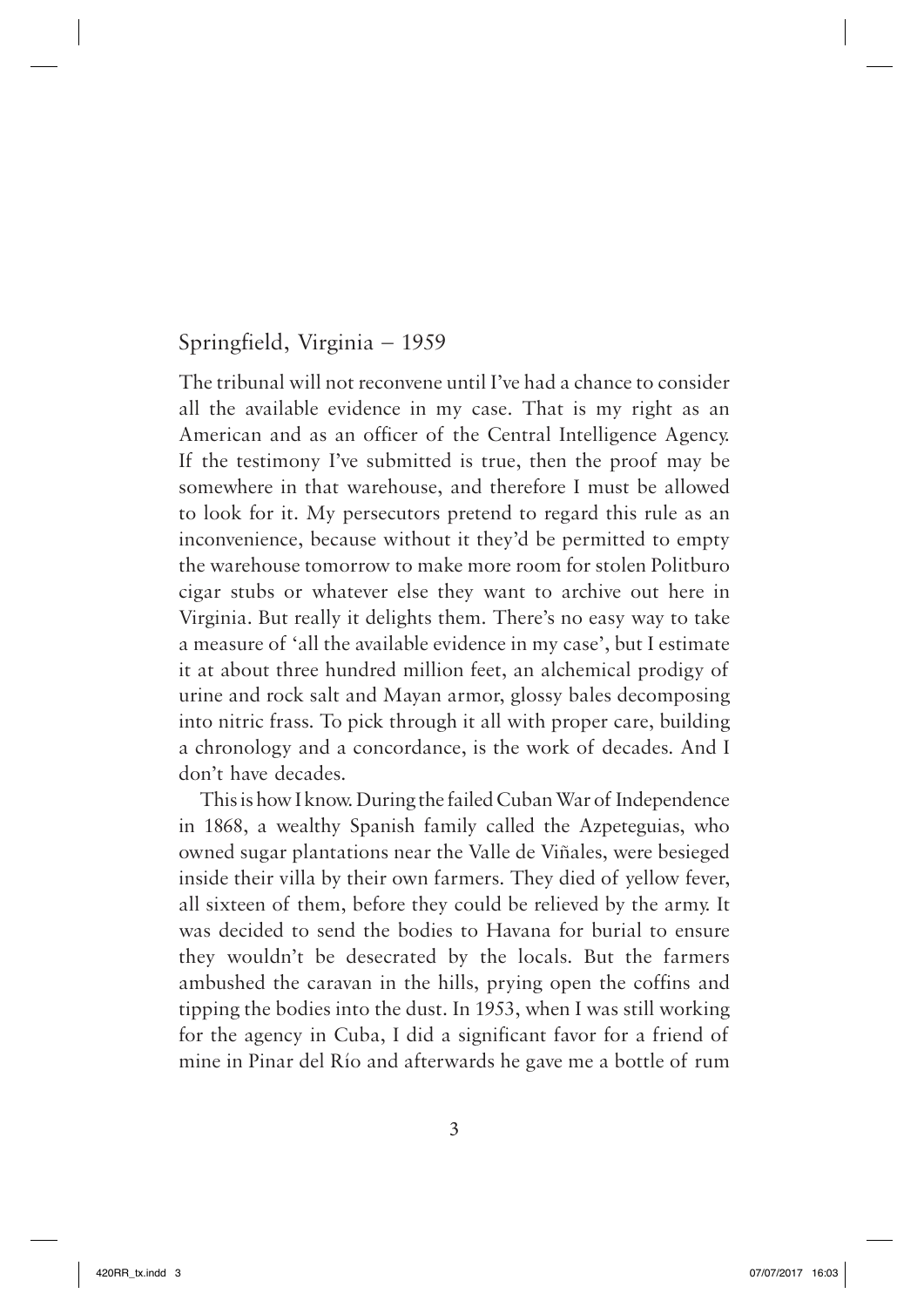that had been aged in a barrel made from staves of Azpeteguia coffin wood.

I have about twelve ounces left. It's what's called a diagnostic liquor. According to folk medicine, the long aftertaste is the most volatile fraction of the rum escaping out of your mouth as tinted vapor after it's already washed through your guts. You taste yourself on it. There are some old bourbons with the same property. When I first opened it, back when I was in good health, Azpeteguia *añejo* was the most exquisite rum I'd ever sipped, but now I can taste poison at the end of every mouthful, a bile so rank and doomy your standard pre-vomit is like maple syrup in comparison. One of these days I'll have a doctor palpate my liver just to make it official, but I know perfectly well what he'll tell me. Between my stomach and my lungs sits a wedge of black gristle. Instead of a functioning organ I have only a ruin, a sinkhole, a blocked sewer.

I'm forty-three years old. Alcoholism runs in the Zonulet family and it's going to kill me even younger than it killed my father. I will die long before I finish preparing my defense. Early on, I asked if I could have an assistant to help me hack through this jungle, but they said they wouldn't give security clearance to anyone but me. They've fucked me and they know it. Really, there is no need for the tribunal to reconvene, because a life sentence has already been handed down, in the most elegant possible fashion, with nothing so clattering or banal as a verdict spoken aloud. I am my own jailer, in the prison of my inalienable rights. They know I never wanted anything more to do with that temple, and now I'll be trapped for the remainder of my life among its ribbons of silver drool.

From the very beginning I've given the same testimony. I did everything I could to prevent what happened in Honduras, but the forces arrayed against me were too powerful (and some of those same forces are now discreetly overseeing my prosecution). The censure I'm threatened with is not proportionate to the rules I may have bent or broken in pursuit of entirely valid aims, nor to my peripheral culpability in a sequence of events that for the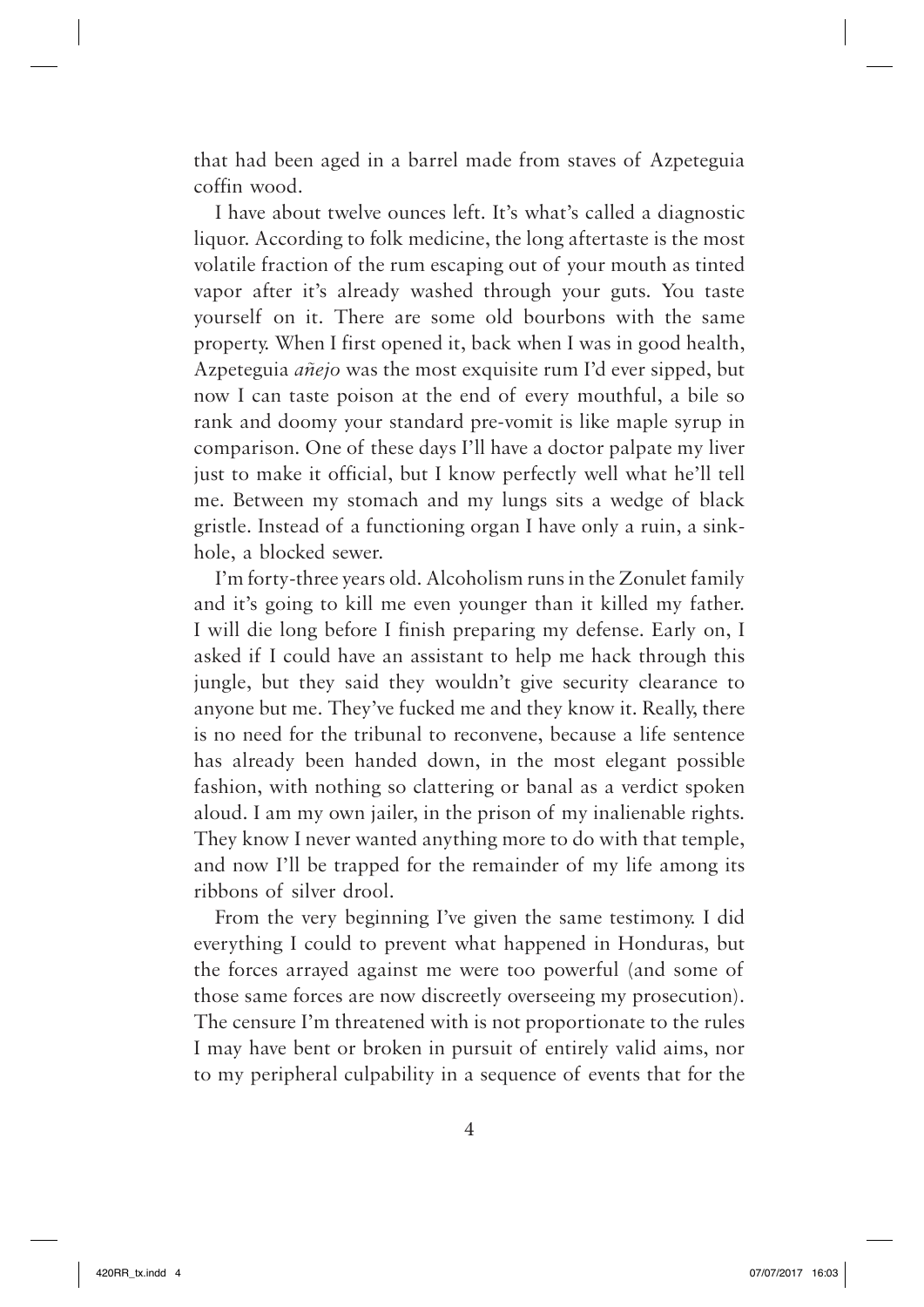most part were far beyond my control. I'm a fallible human being, and I regret the mistakes I made, but with a sound mind and a clear conscience I can avow that I was acting in the best interests of my country. I know dozens of guys back in Foggy Bottom who've done much, much worse and suffered nothing but commiserations on their bad luck.

I spent a decade with CIA, and three years with the Office of Strategic Services before that, and what do I have to show for it? Just one friend, Winch McKellar, my only ally in the whole crew. He's back from Jakarta now but he can't do anything to help. Sometimes I'm tempted to go to the *Washington Post* and tell them everything I know about Branch 9, and sometimes I'm tempted to burn the warehouse to the ground with myself inside, but what keeps me from either variety of self-immolation is that the proof I'm looking for, the proof that would vindicate the testimony I submitted to the tribunal, is somewhere on those shelves. In theory, I might find it tomorrow. That is, at least, mathematically possible.

In any case, if I do die before I hit the jackpot, I want it to be there in the warehouse. They'll wonder where the smell is coming from until they notice my body draped across a steel roof truss like a pair of sneakers tossed over a telephone line. No one will be able to figure out how I got up there and they'll have to fish me down with a crane.

So every night I stay there until ten or eleven o'clock at night with my flatbed editor and my notebooks. Then I peel off my gloves, say goodbye to the guard, and stop at the diner on the way home for a hamburger that tastes like scorched oakum. Back at my apartment, I don't sleep much, so I'm never sure how to pass the time. But now I have a hobby. Tap tap tap tappety tap.

This is going to be a tell-all. But the only person who's ever likely to read it is the junior from the Office of Security who, after my death, will be assigned to examine my papers and prepare a detailed report on their contents. Presumably, that whelp is going to wonder how I seem to know so much about what happened to people I've never met in places I've never been.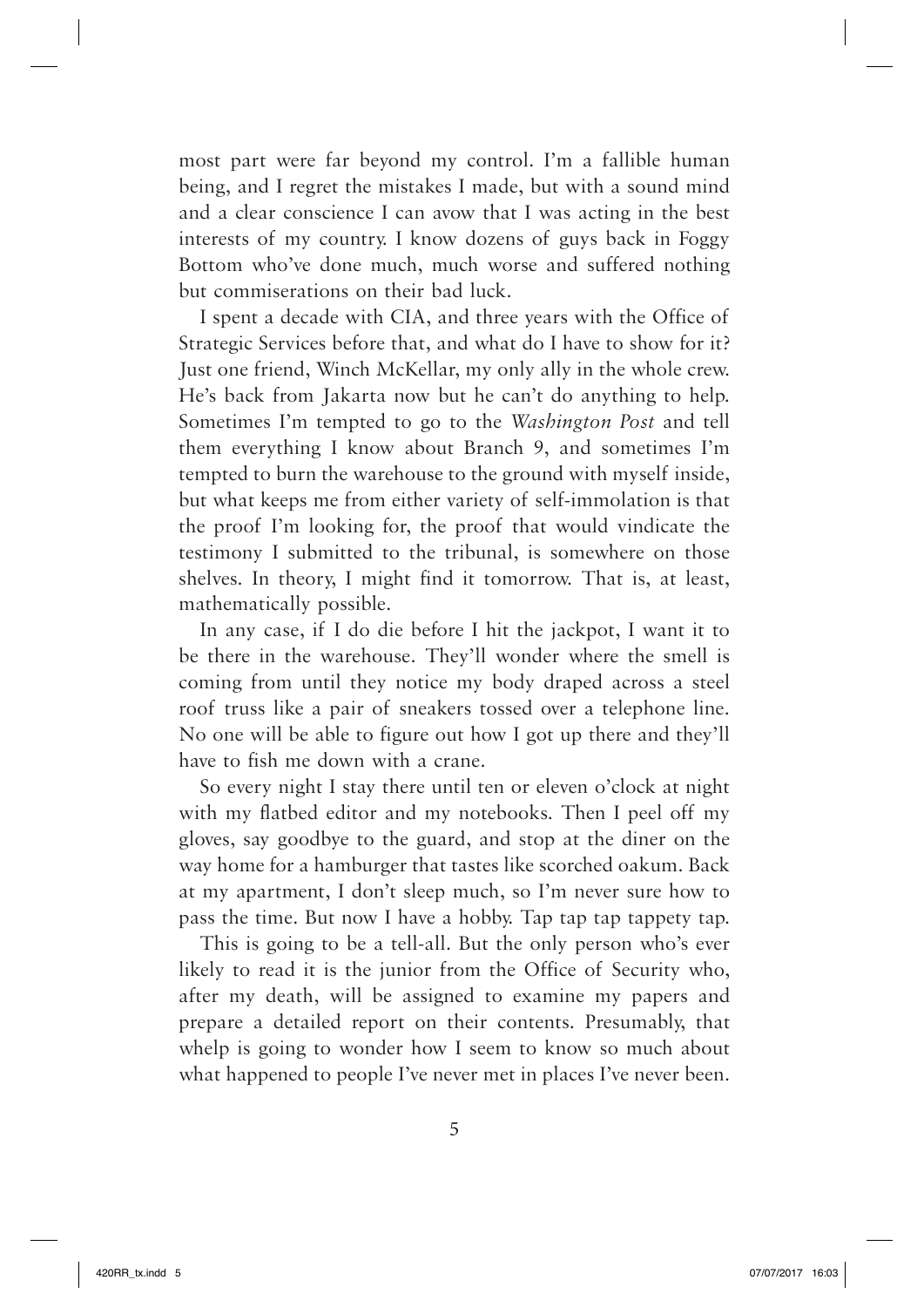A great deal of what's done at the agency is textual analysis of some kind – often, in its methods, verging on literary criticism or scriptural exegesis – and one of the guys who helped train us in OSS was the Yale ethnologist Newton Mathers. He spent years studying the oral traditions of the Amazon, which are of inconstant usefulness if you're looking for solid historical fact, and he taught us always to look for what he called 'the stench of truth'. A stench is a stench because it's too complex and microbial and surprising to be merely an odor. Created things have odors. Natural things have stenches.

Since the whelp from the Office of Security will already have been told that before my death I submitted an absolutely cockamamie testimony to the tribunal, he may assume this memoir is just an elaboration of that fantasy. But if he judges that it's detailed and consistent and lifelike enough to exude the stench of truth, and he knows I didn't have some treasure chest of surveillance reports and wiretap transcripts to draw from, he'll be looking for an explanation. Is it really possible that, from only the data I had available to me in the warehouse, I inferred the rest of the universe? That, from just a few clues, I filled out the measureless crossword?

In our first week with him, Old Man Mathers gave us Leibniz to read. 'Let us suppose that someone jots down a quantity of points helter-skelter upon a sheet of paper,' Leibniz writes in his *Discourse on Metaphysics*. 'Now I say that it is possible to find a geometrical line, whose concept shall be uniform and constant, in accordance with a certain formula, which will pass through all of those points, and in the same order in which the hand jotted them down. When the formula is very complex, that which conforms to it passes for irregular. But God does nothing out of order.' Even the jotting isn't truly helter-skelter. Everything happens for its own opaque reasons. Consequently, if you have enough of the points to deduce the formula that determines them, you can in turn deduce all the other points you don't already have.

If it sounds like I'm stretching Leibniz a little far, recall that he goes even further himself. 'When we consider carefully the connec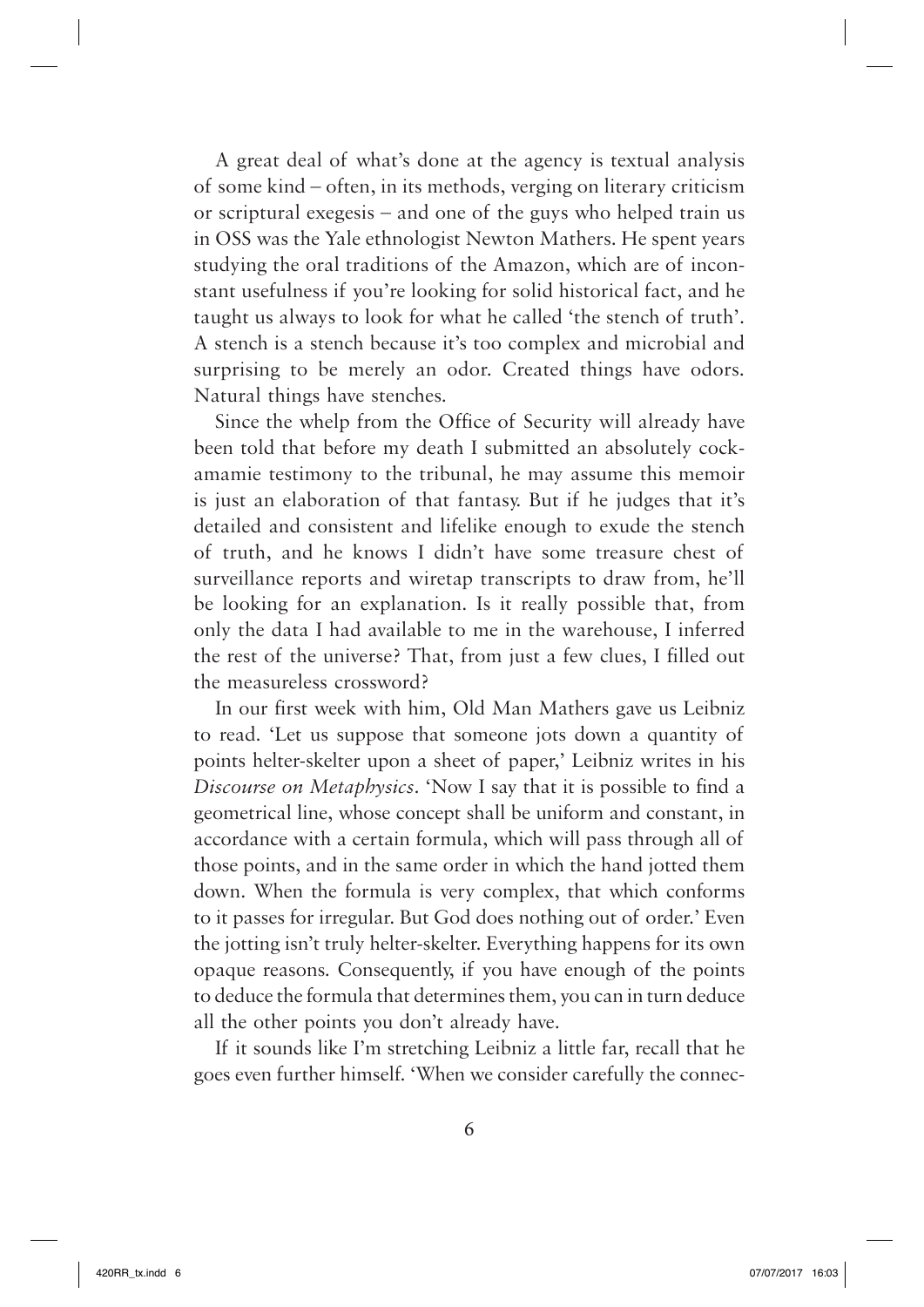tion of things,' he writes, 'we can say that from all time in a man's soul there are vestiges of everything that has happened to him and marks of everything that will happen to him and even traces of everything that happens in the universe.' In other words, you can deduce every formula from just one point. Maybe it will take a few days' interrogation for that point to break, but it will spill its guts eventually.

Yet that isn't how I did it. I didn't discover the formula. I didn't read the traces in one point or extrapolate from many, like a diligent intelligence analyst. I used a much cruder method, almost a cheat. I went to the aleph, the point from which all other points are visible. I crawled inside that temple in Honduras and I saw everything at once. If you asked the director of *Hearts in Darkness*, the most ill-starred movie in Hollywood history, he'd assure you that the gods talked to me in there. I maintain that the explanation is mycological. What the whelp will conclude, I don't know. He'll be my obituarist, my executor and my graverobber all rolled into one, so perhaps in the long run his opinion is the only one that counts.

When he sees the cinder block of typescript on my desk and realises he's going to have to crawl through the whole thing, perhaps he'll feel the same way I did when the guard flipped on the halide lamps my first day at the warehouse: I cannot possibly get through all this. That would be fine by me. I'm past the point of cultivating a readership, which I had to do not only as a crime reporter with the *New York Evening Mirror* but also a case officer of CIA. I remember a supervisor of mine once rejected my account of a brawl I'd witnessed among some communists in Paris because it was 'too Hemingway'. The reference was a little out of date but along the right lines. The agency generates millions of pages of documents a year, much of that in the form of first-person narratives, and although the internal literature of the agency may never have had its Modernist or its Beat period, it's absurd to suppose that a bunch of neophiliac college-educated guys at their typewriters would be totally unaffected by what's going on out there at the publishing houses that in some cases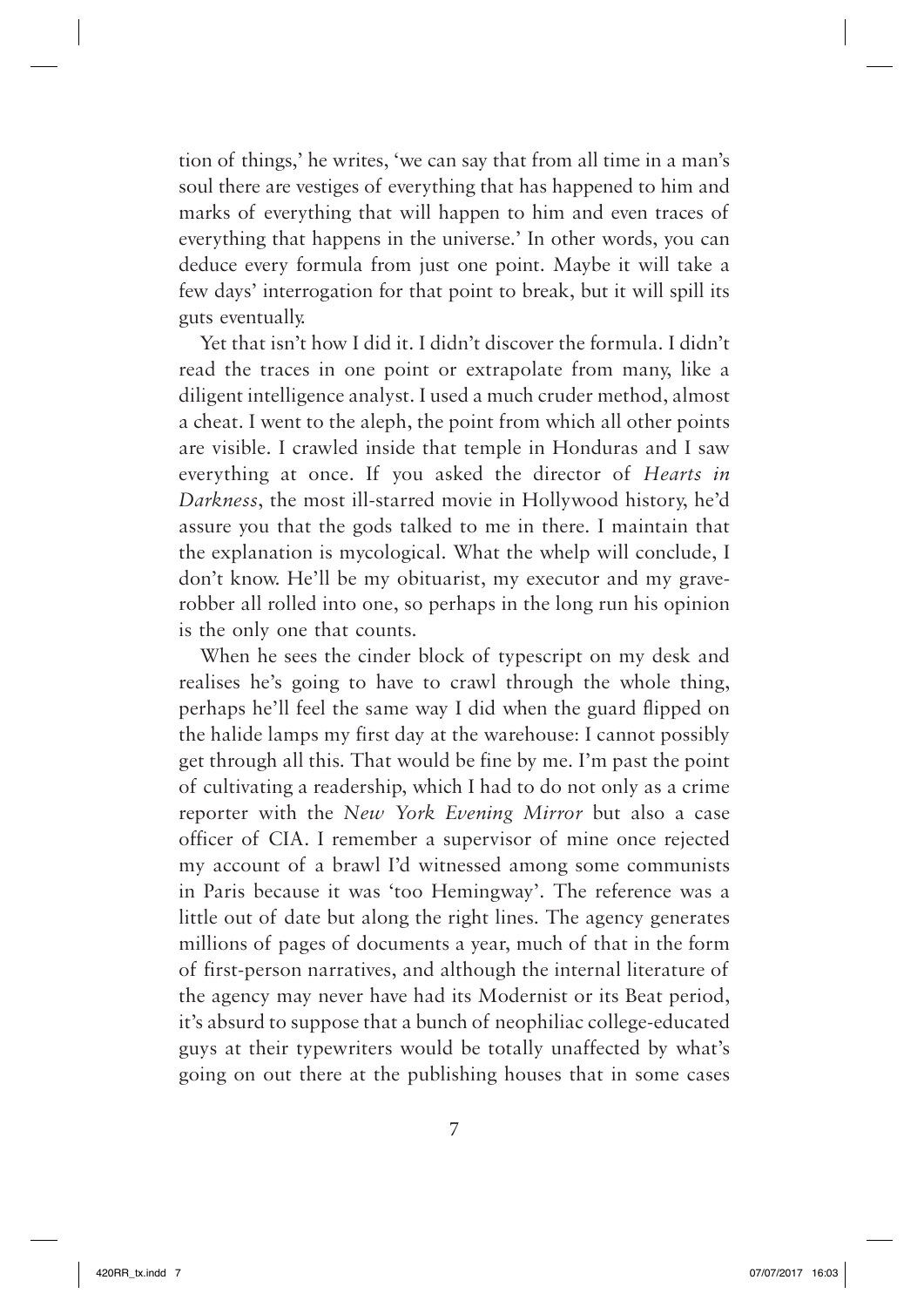they're secretly funding. I asked my supervisor what style I should write the report in, and he shouted back, 'You don't write in any style at all, Zonulet, you just damned well put down what happened!' Obviously after that I couldn't write another word for about a month.

This time, though, I don't have to worry about critics. So I won't agonise about where to begin. I'm going to begin twenty-one years ago, in 1938, on 49th Street in Manhattan, with a bet.

\* \* \*

The terms of this bet declared that for every ten seconds under sixty seconds it took the diver to wrestle the octopus out of the tank, Elias Coehorn Jr. would lose a hundred dollars, and for every ten seconds over sixty seconds, he'd win the same increment. The diver that night was a Chelsea longshoreman who could break your nose so badly with one right hook that a doctor would have to tweezer the cartilage out through your nostrils, and he'd never been known to take more than a minute and a half to humble an octopus. Once or twice he'd even flipped the beast out of the tank almost the instant the bell rang with the nonchalance of a teenage swimming-pool attendant retrieving a deflated flotation aid. 'The first thing you have to learn,' he'd been heard to say, 'is that you can't put a crotch hold on a fucker with eight crotches.'

Although Coehorn had stamped on his own wristwatch back at his friend Irma's apartment to emphasise some rhetorical point that could not now be recalled, he estimated that it was some time after midnight on Saturday, which meant he'd been up for at least thirty-six hours, and his own consciousness floated in a tank of champagne, gin, cocaine, hashish, Benzedrine and sewing-machine oil. Despite all that, he didn't need a slide rule to tell him that those odds weren't in his favor. And yet he'd taken the bet anyway, because he believed this particular octopus wouldn't give up so easily. Earlier, as he'd stood there with Irma admiring the noble bulge of its purple cranium, she'd pointed out that this captive Martian had only seven intact limbs. Petticoat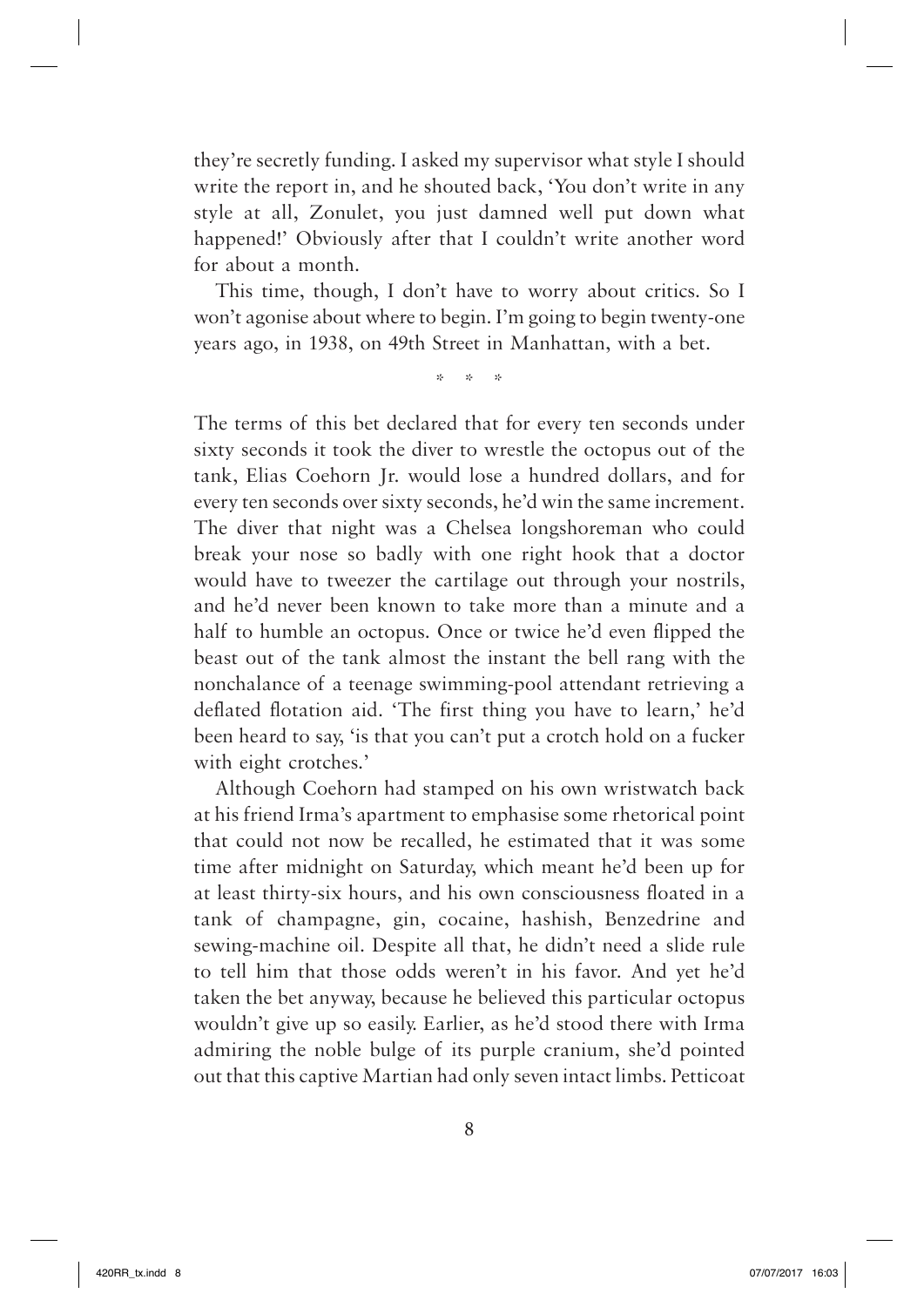rags of intertentacular membrane trailed from the stump of the eighth. This octopus already knew what it felt like to fight for its life.

'Hey,' someone said to Coehorn, 'anybody ever tell you you look just like that singer, uh . . . What's his name?'

Coehorn rolled his eyes at Irma. 'Frank Parker?' 'Yeah!'

'Only about half a million times.'

The impresario who organised these weekend sprees in the basement library of the derelict New York headquarters of the Bering Strait Railroad Association of North America had never bothered to clear out the rotting atlases from the bookshelves, and the sulfides in the blue inks had begun to give the dead oceans within an appropriately algal reek. Tonight the whole venue was so alarmingly crowded that if you wanted to provoke a morbid giggle from your date you could point at the precarious candelabras and make a reference to the recent West Side abattoir fire that had turned the Hudson into bouillon for a day. I was on my way to 49th Street myself, because I was hoping to run down a source of mine in the Boilermakers' Union case I was looking into for the *New York Evening Mirror*, but I wouldn't arrive at the basement for another few minutes. As I've explained, this memoir is going to describe a number of events that I didn't see with my own eyes but learned about some years later when I went inside the temple.

The hubbub diminished a little as the diver got to the top of the stepladder beside the tank. The thin straps of his black swimming costume did such a tenuous job of containing his pectorals that they brought to mind a burlesque dancer's lingerie. After taking a bow he turned back towards the tank and bent his knees in readiness like a marble Kratos on a plinth. 'Good Lord, look at him,' said Irma appreciatively. Coehorn himself found ostentatious sexual characteristics – in physique, dress, or behavior – to be unattractive in both males and females. Having sampled everything under the sun, he now felt that his ideal concubine would be a wiry hermaphrodite, equipped for any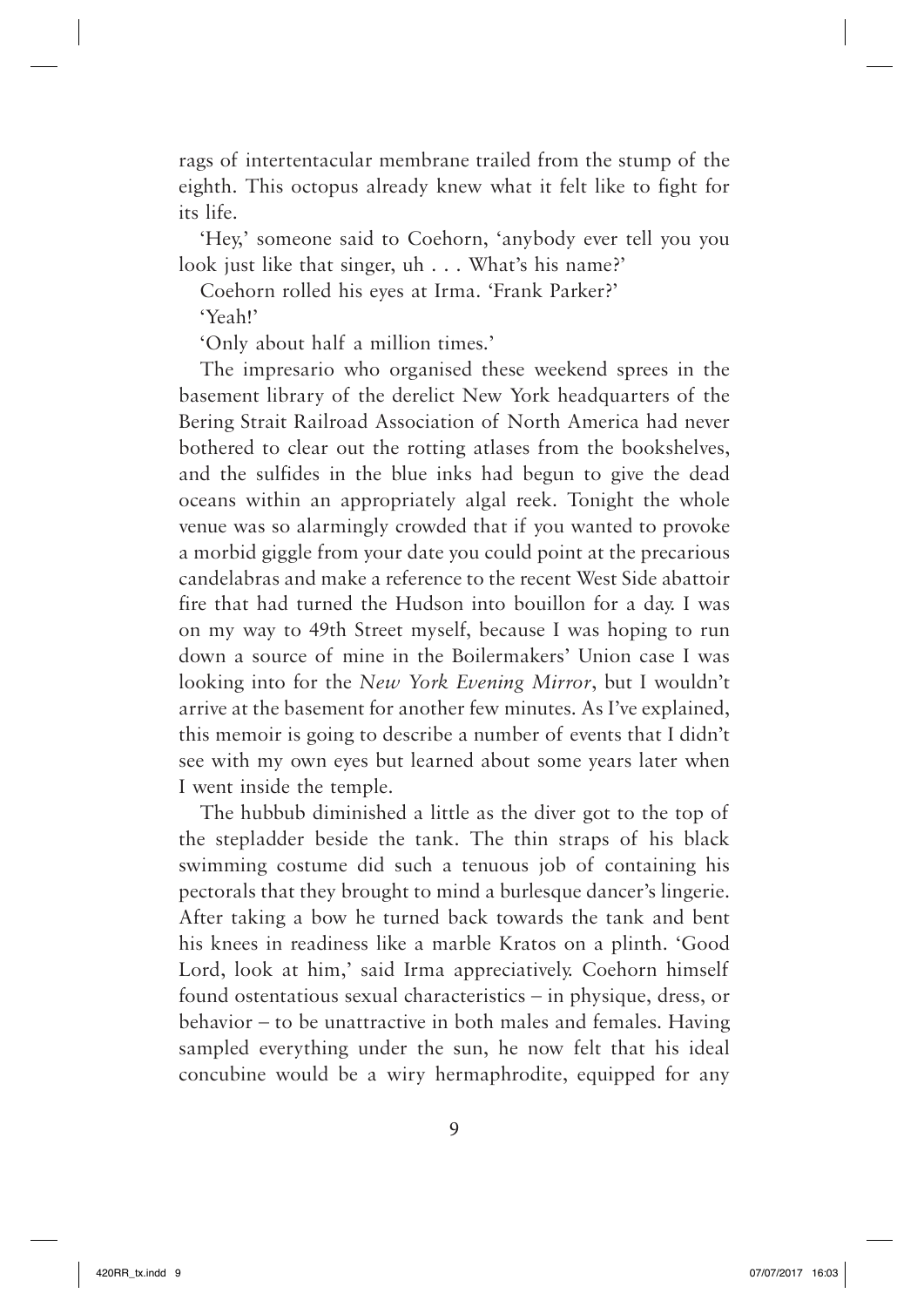configuration, groomed and tailored so exquisitely as to transcend sex. He tried to get the octopus's attention, hoping to communicate his warm wishes, but too many different refractive media were interposed. Then, as the bell rang and the diver made his short dive, Coehorn felt a hand on his arm. He turned.

'I didn't know you were a gambler, Mr Parker.' If you found this creature scampering around your kitchen one night you'd telephone for a fumigator, and although there was an oily familiarity to his manner, Coehorn was certain they'd never met before.

'Yes, I'm banned from the Saratoga track so I have to come here instead,' he replied sardonically. Two in a row. Sometimes he found himself resenting Frank Parker as deeply as if the crooner had adopted the resemblance as a willful mode of bullying. Parker was an Italian Jew who'd changed his name, whereas Coehorn didn't have a drop of Jewish blood. Plus Parker was at least five years older. The most insulting episode of all was when he was approached by a scout from a celebrity impersonators' agency called Seeing Double! who told him that he could probably get some occasional work if he were willing to pay for his own singing lessons.

'I ain't had the pleasure of your acquaintance, ma'am,' said the ratty man, turning to Irma, 'but I hope you'll allow me to say that the two of you make a very eye-catching couple.'

'We aren't together,' said Coehorn.

'Oh, I'm sorry. Well, in any case . . .' He stuck out his hand. 'Leland Trimble. *New York Evening Mirror*.' He really seemed to have convinced himself that Coehorn was Frank Parker. Coehorn was about to tell him to go to hell when he saw Irma turn pale.

Not more than thirty seconds had passed since the splash, but he was astonished, in a woozy sort of way, by what he saw when he turned back to the tank. The octopus seemed to be riding the diver piggyback, with its beak nuzzling between his shoulder-blades. Two of its tentacles were suctioned to the glass wall of the tank for leverage; two more had the diver's wrists trussed behind his back; a fifth tentacle was a long way down the diver's throat;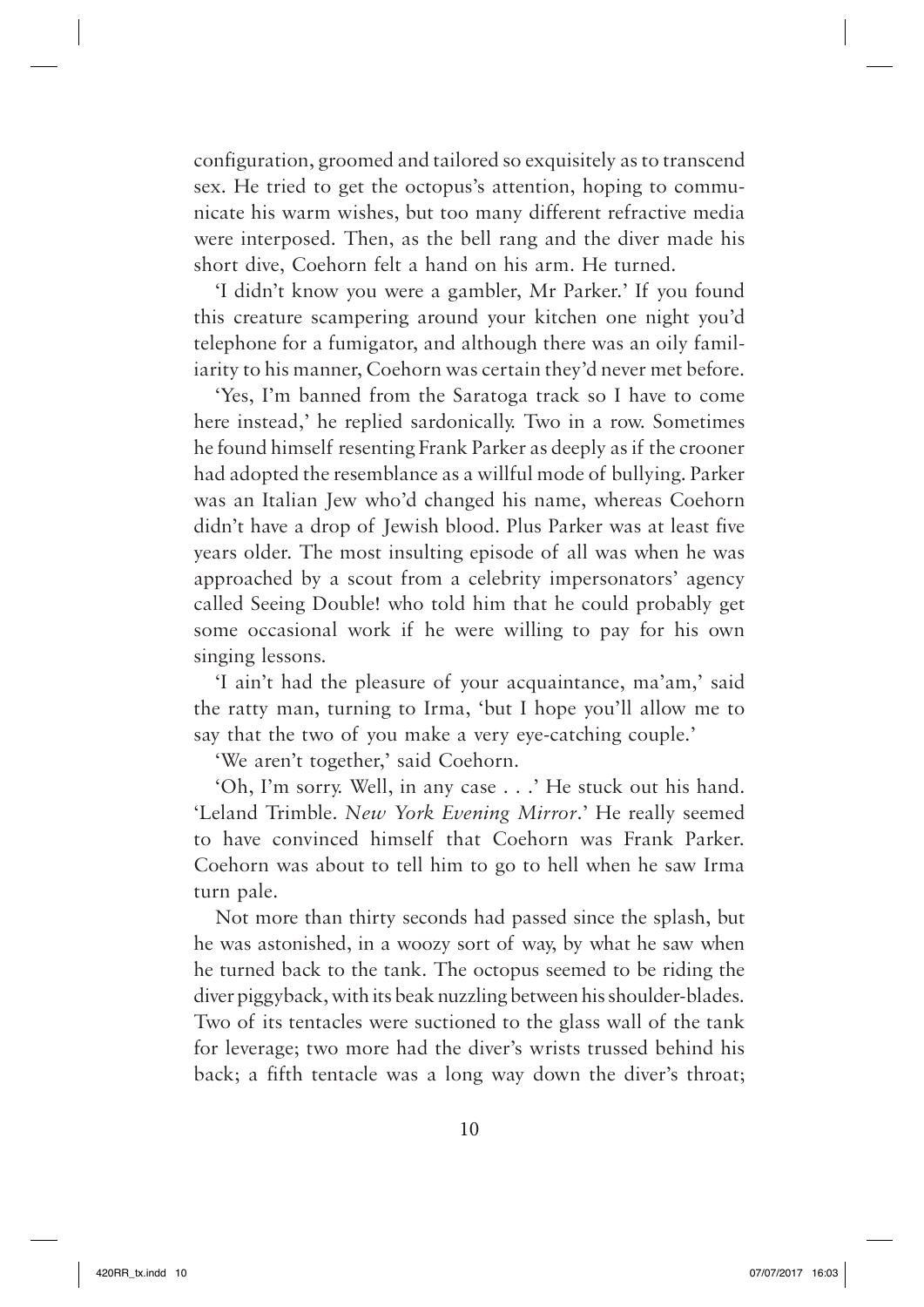and a sixth, though concealed by the seat of the swimming costume, seemed to be equally deep in the diver's rectum.

The notion of an octopus getting the drop on a wrestler was as laughable as the notion of a greased piglet at a county fair trampling the farmhands trying to catch it, but on the other hand this could hardly have been a deliberate strategy on the diver's part, and the diver's bulging eyes were enough to assure Coehorn that he'd been correct in his earlier evaluation of the octopus's vigor. Apart from a few chattering girls at the opposite end of the basement who probably didn't even know there was a fight going on, an uneasy silence had fallen over the crowd. By the time the clock showed sixty seconds, you could tell from the kicking of the diver's legs that his current ambition was not so much to unknot himself from the rapine harness as it was simply to get up to the surface of the water where he might have a chance of breathing through his nose. But the octopus wouldn't even let him do that. He should have been able to hold his breath without any trouble for at least three, maybe three and a half minutes, but perhaps the shock of enclosing about a foot of mollusk at each end, like reverse food poisoning, had prematurely loosed a few pints of air. Coehorn wondered how that would feel. He'd had dicks in his mouth and his ass at the same time before but, fortunately or unfortunately, none of them had been prehensile.

'Which way did you bet, Mr Parker?' said Trimble.

'Long,' said Coehorn.

'Same here! You know, the rules say the clock keeps running until either the diver or the octopus is out of the tank. So, technically, if he croaks in there, they got to keep paying until somebody dredges one of them out. We've got a home run on our hands. Unless they argue that he's not in the tank any more because he's already in heaven, but I don't think they could get away with that.'

'You don't mean he could actually die?' said Irma.

'I don't see why not,' said Coehorn.

'Isn't anyone going to do anything?'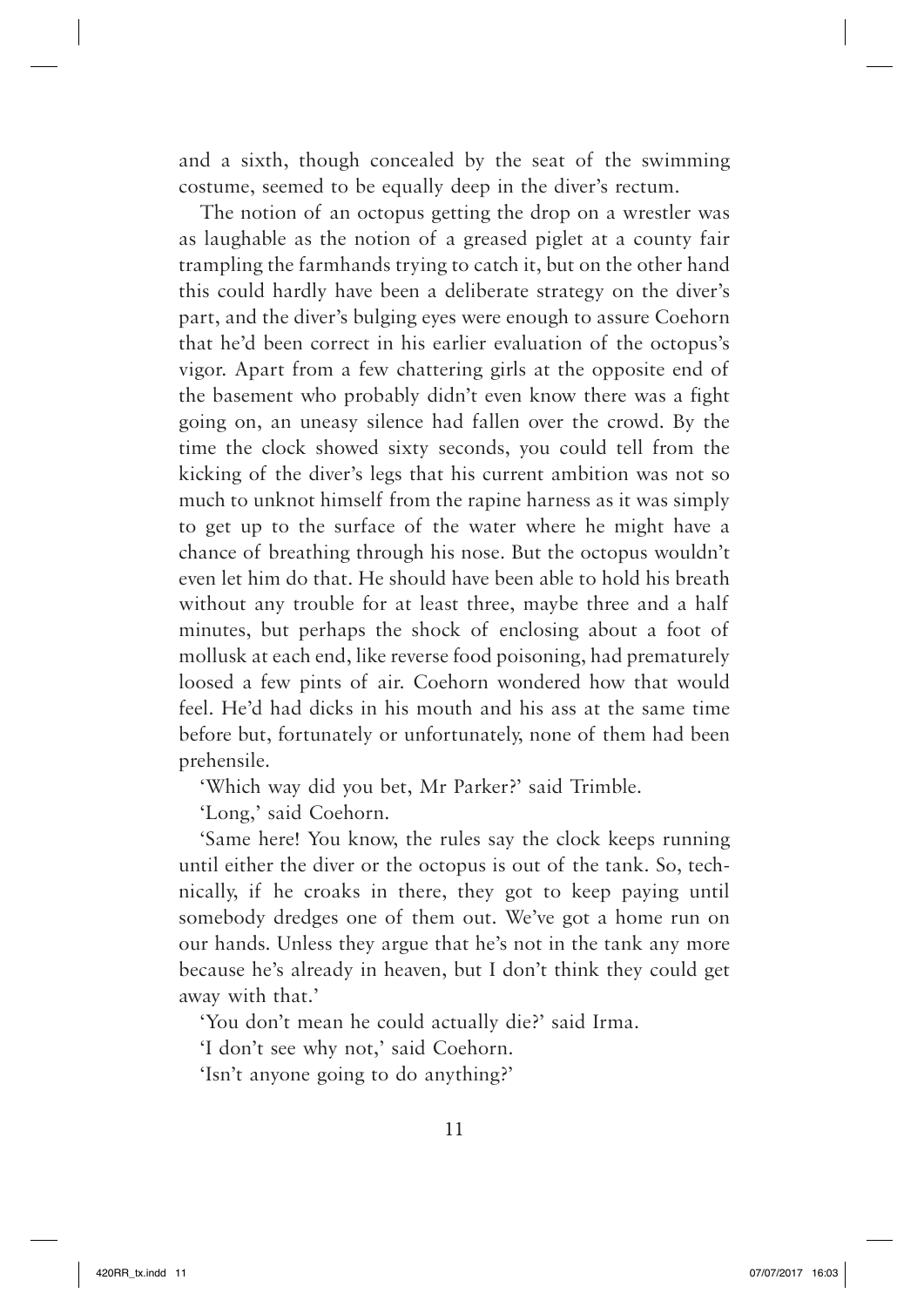'Like what?'

'Smash the glass and get him out.'

'What about the octopus? It's only defending itself.'

'You can fill up a sink for it in the men's room,' said Irma.

'This waistcoat is lacewing silk and my tailor specifically told me not to get so much as a drop of water on it.'

'For heaven's sake, Elias, if I have to watch that man die I won't be able to sleep for a year!'

Coehorn could never say no to Irma, who was very sensitive. Also, this would make a good anecdote. 'Well, all right.' He rolled up both sleeves, knowing there was a particular phrase you always said in this kind of situation. Then he remembered it. 'Stand back, everyone.'

'Hey, hey, hold on just a second, Mr Parker,' said Trimble. 'How much are you up?'

Coehorn looked at the clock. He was now up three hundred dollars. If he made five hundred dollars tonight, which would only take another seventeen seconds, he could hand it straight over to Irma to reimburse her for the money she'd lost on the paintings he'd taken it upon himself to entrust to that 'charming' 'White Russian' 'gallerist' while she was away in the desert, which would be a wonderful gesture. Surely she would prefer that to this capricious intervention in the life of a stranger, and if there was a choice of problems to solve, Coehorn always preferred to solve the one he could solve neatly with money. Admittedly, he wasn't sure that in good conscience he was allowed to put off saving the diver's life for another seventeen seconds. But perhaps he was allowed to put off making the decision about whether he was allowed to put off saving the diver's life for another seventeen seconds for another seventeen seconds. That is, for another sixteen seconds. Fifteen seconds.

'Elias!' shrieked Irma.

By now the seventh tentacle of the octopus had blindfolded the diver, who was still wriggling like a bad escape artist but looked as if he was beginning to slacken. Shuffling from foot to foot, Coehorn willed the time to go faster. When he glanced at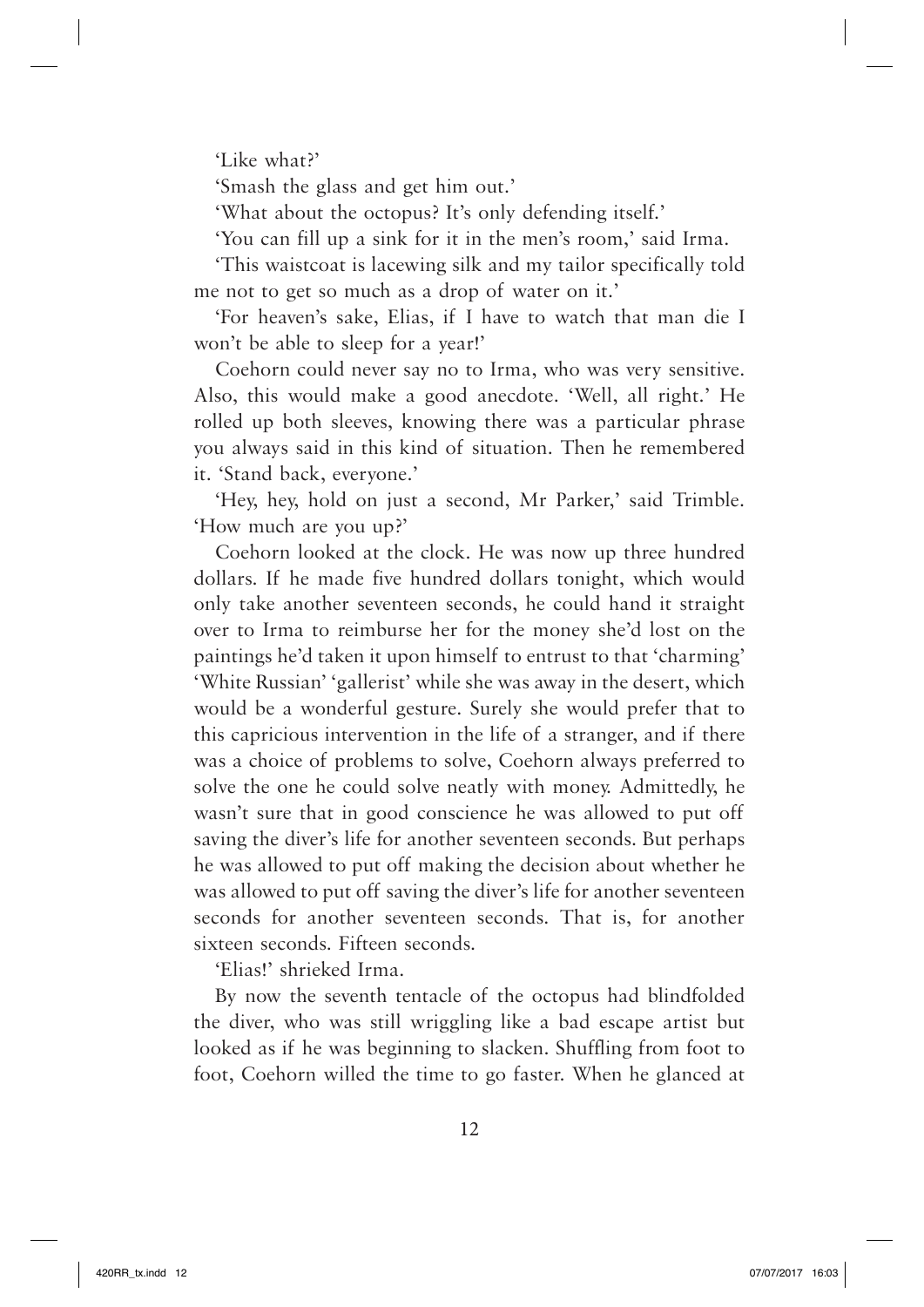the spectators behind him he found them as detached as masturbators. Deciding that Irma was right and he'd rather find her last hundred dollars somewhere else than wait another nine seconds, he reached for the metal stepladder so he could smash the tank with it.

But just as he was hoisting it unsteadily over his head, four hands yanked at his shoulders and the stepladder crashed back to the stone floor.

At first he assumed that some other gamblers who'd bet long on the octopus were trying to keep him from curtailing their prize. But then, instead of the punch in the nose he'd been expecting, he felt himself being dragged backward through the crowd.

Twisting left and right, he saw that his new escorts were two men in black serge suits, built like sasquatches, even more muscular than the diver. Coehorn owed a lot of people money but he was careful about the lenders he used – nothing more harrowing had ever resulted from his delinquency than a chocolate box full of dead cockroaches in the mail – so there was almost no chance that these were thugs here to collect. 'Irma, stop them!'

But Irma was now struggling to lift the stepladder herself, and the other spectators were still too entranced by the floor show to notice Coehorn's abduction. 'Whoever you're looking for, I can guarantee it's not me!' It wasn't until he was at the stairwell that he came up with another guess about what might have happened. 'Now, listen, I'm not Frank Parker! Do you hear me? I don't know what he's done but I'm not him! I just look like him. If he was younger.' He craned his neck for one last look at the diver but Irma and the tank were already out of sight.

I'd just arrived at the building, and at the top of the stairs I had to press myself up against the wall to let the three men past. The recent craze among midtown filing clerks for a new chewing tobacco that was supposed to whiten your teeth had turned the sidewalks here piebald. Outside, Coehorn found 49th Street painfully bright. 'Good grief, is it Sunday morning already?' he asked,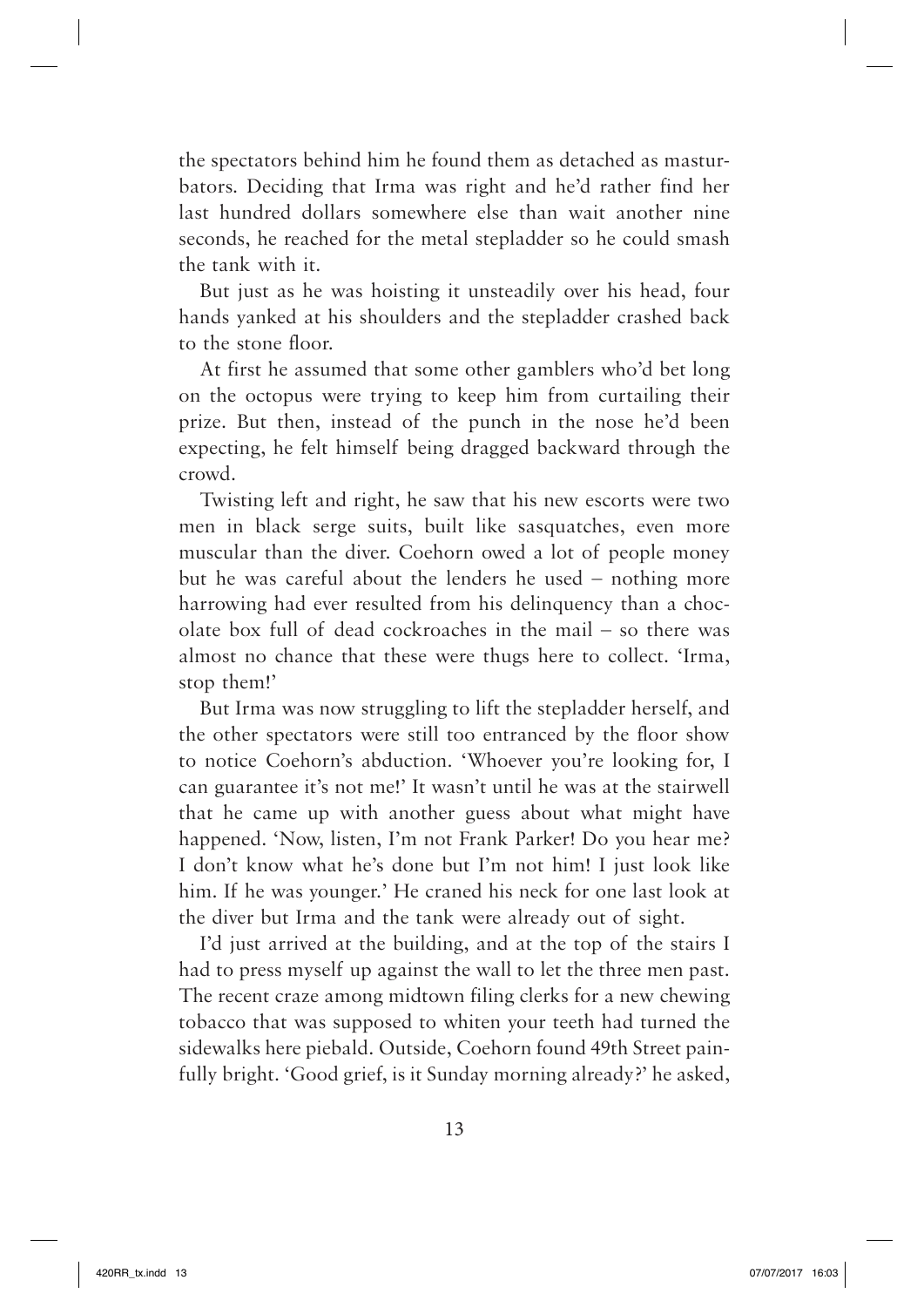squinting. That's the only part of this I saw with my own eyes.

For the first time one of the sasquatches spoke. 'Monday morning.'

'Oh,' said Coehorn.

Without loosening their grips, they marched him to a Buick limousine parked at the corner. Waiting in the front seat was a chauffeur and on the back seat a steel bucket. Coehorn got in, moved the bucket from the seat to the floor, and sat down with a sasquatch on either side of him. 'We won't need this,' he said, 'I'm not going to puke. I never puke.' As the chauffeur started the engine, the sasquatch on Coehorn's left took from his trouser pocket what looked like an asthmatic's nebuliser. 'What's that?' said Coehorn. The sasquatch jammed the nozzle of the nebuliser up Coehorn's nose and gave the bulb three brisk clenches.

Coehorn felt as if he'd been shot in the frontal lobe with a bullet made of mustard powder and static charge. Turquoise flares went off in his eyes and he got a strange cramp at the base of his tongue. Then he felt the remains of his last meal stampeding out of him. He bent over the bucket and puked so hard he thought he was going to punch through the bottom. When he'd finished, the sasquatch on his right handed him a silk handkerchief and a glass ampule of lavender water, so Coehorn gargled and wiped his mouth before dropping both the handkerchief and the empty bottle into his dregs. The sasquatch cranked down the tinted side window, dropped the bucket into the road, and cranked the window back up before Coehorn could get any idea of which direction they were headed.

That was when Coehorn realised he wasn't swacked any more. Careful introspection didn't turn up the slightest blush of champagne, gin, cocaine, hashish, Benzedrine, or sewing-machine oil. He had no hangover. And he didn't even particularly want a cigarette. His head hadn't felt so clear since he was about sixteen. The tank had been smashed and now he lay there in a puddle with nothing between him and the grasping fingers of the world. As a child, Coehorn had been a drooping orchid – bilious and photophobic, deeply in love with his bed and his dog, so late to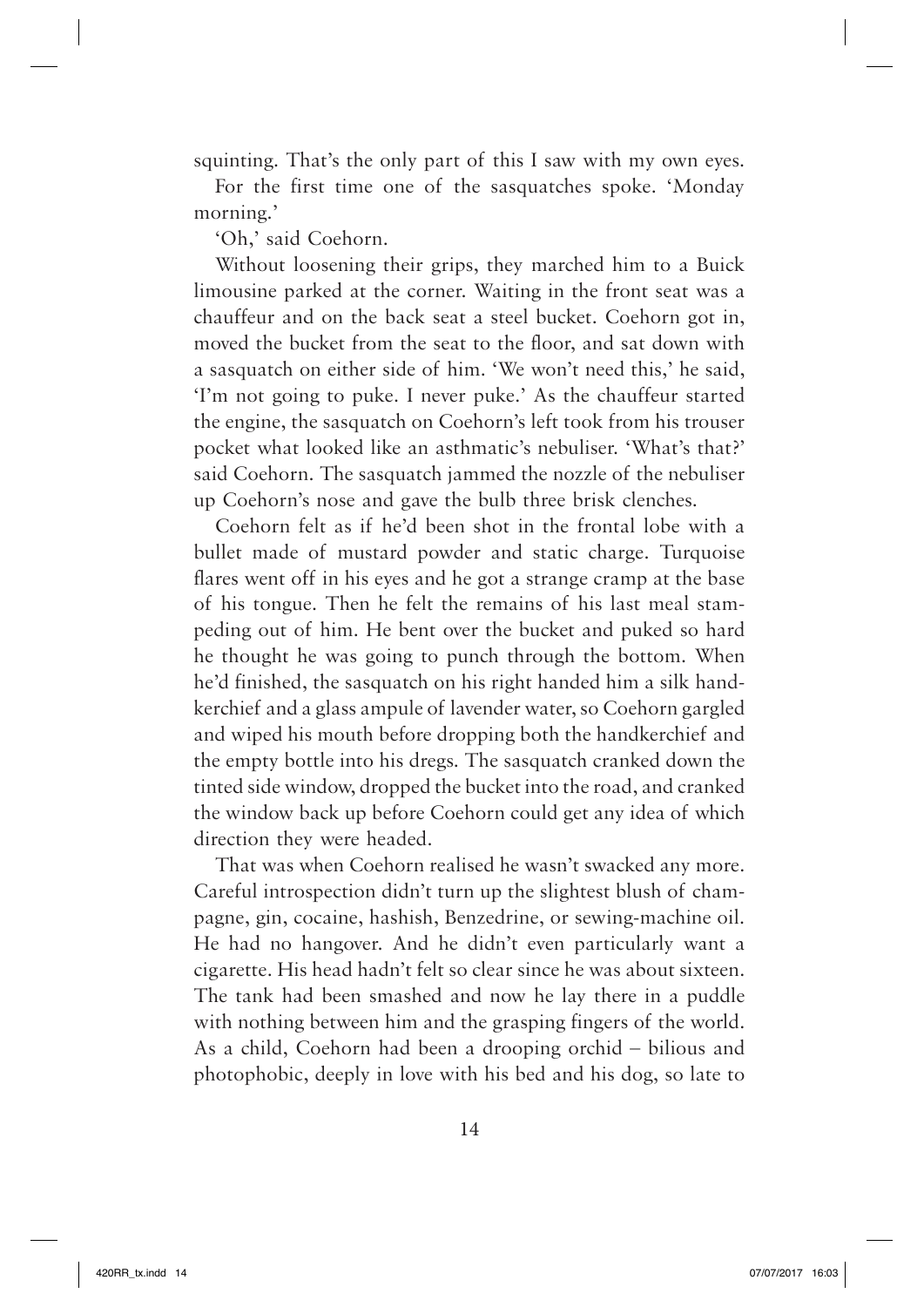puberty you might have taken him for a castrato – until the day he got drunk for the first time and discovered he could be as gallant as anyone else for as long as he forgot that he wasn't. 'What did you just give me?' he mumbled. The sasquatches didn't answer. Deglazed by this horrible new clarity, Elias Coehorn Jr. now found himself able to deduce his real destination without any trouble. The sasquatches didn't think he was Frank Parker. They knew exactly who he was.

They were taking him to see his father.

By the late 1930s, Elias Coehorn Sr. was an almost mythological figure in New York life, a frost giant or skyscraper khan, honored in the persecution fantasies of more raving Bowery bums than anyone else in the country. And he was not the type whose aura dissipates the first time you meet him in person. Quite the opposite. In 1934, during my very first week working at the *Mirror*, I went to interview an albino from Mott Haven who had managed to convince a lot of people that God was in the habit of schmoozing with him directly. God, he reported, had plenty to say about the dismal future of the United States under a socialist president. We'd scheduled the interview over the telephone, but when I arrived at his apartment he was no longer interested. 'I'm going to see Elias Coehorn this afternoon,' he said, meaning Elias Coehorn Sr. 'He told me I couldn't talk to the press in the meantime.' Elias Coehorn Sr., in addition to being one of the wealthiest men in New York, was an avid collector of Christian visionaries, and the albino was understandably giddy because this had the potential to be a very lucrative engagement. When I got back to the office, however, Bev Pomutz, my editor, called me a 'fucking witless mealworm' for taking no for an answer. So the next morning I returned to Mott Haven without an appointment, and I found a husk of the guy I'd met the previous day. He was curled up under a blanket like an invalid. 'Coehorn saw right through me,' he said. 'He knew right away I was making it up. The way he looked at me . . . It was so fucking scary.' 'So scary it almost turned your hair black?' I joked, facetiously. But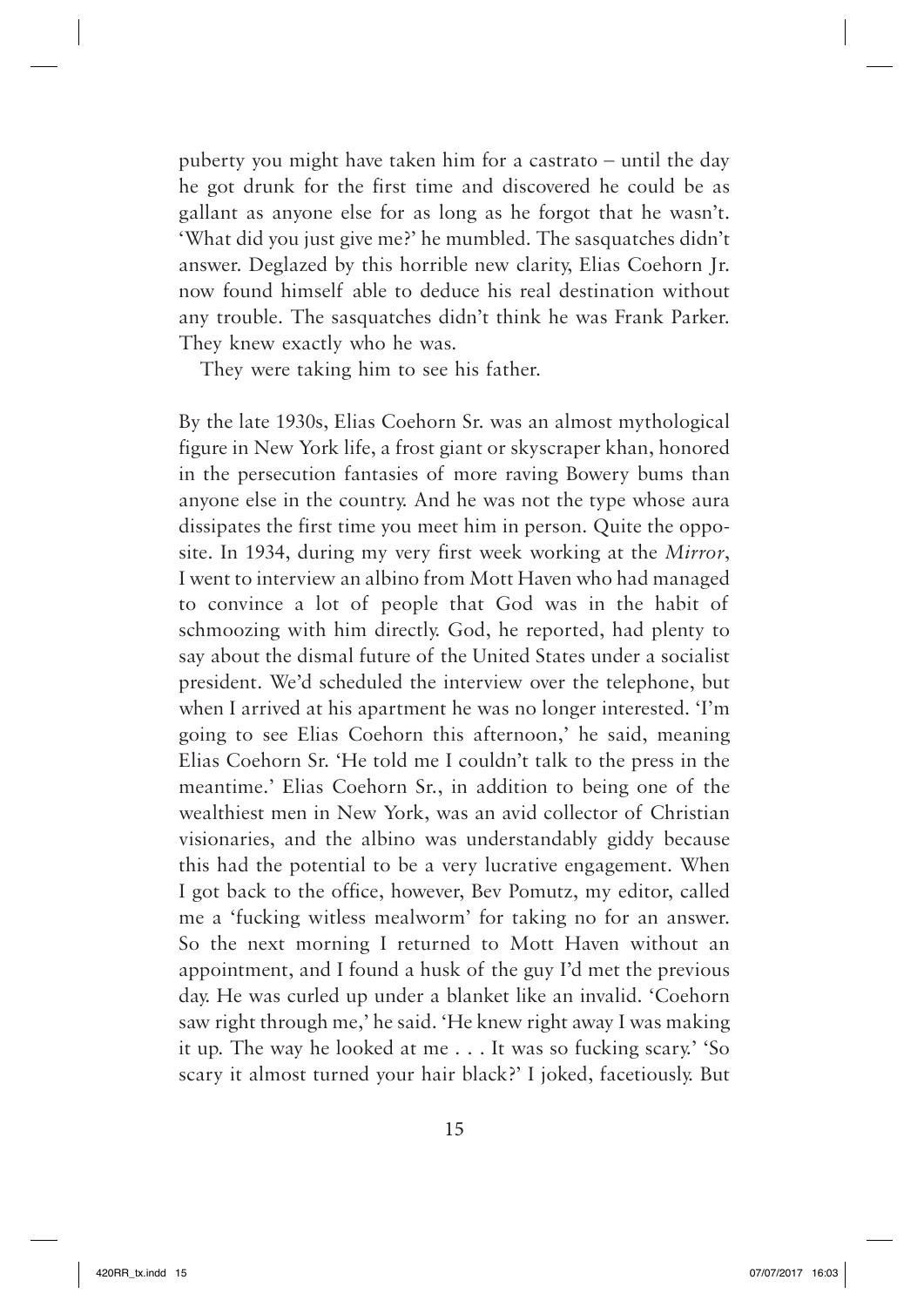the 'albino' missed the joke. 'No, actually, it won't grow out black for another few weeks.' He confessed that he paled himself with bleach, rice powder, and eye drops. 'Coehorn saw that right away too. I don't know how. Nobody else ever guessed.'

I never met Elias Coehorn Sr. in person myself (although I believe I later came very close – only a matter of inches between us). But everyone I knew who did, whether they wanted to admit it or not, felt like they'd barely escaped with their souls. Even Elias Coehorn Jr., who'd had a lifetime to get used to his father, and made a policy of regarding him with utter derision, had to steel himself as he was ushered into his father's office on the thirty-second floor of the Pine Street headquarters of the Eastern Aggregate Company.

There was no chair on the near side of the titanic mahogany desk, so he asked for one. Phibbs, his father's private secretary, started to say that he'd be happy to fetch one from the vestibule, but he was interrupted: 'My son will stand and listen.'

Coehorn Sr.'s thin face was framed, as ever, by bushy white sideburns and an upturned detachable collar; he'd permanentised his style four decades ago, around the same time he'd permanentised his diction, ridding it of the last traces of the Pennsylvania workingman's accent that would once have betrayed his origins on the outskirts of Hershey.

He'd started his first business making pard liquor in a shack at the age of fourteen. Pard liquor, in the 1880s, was still produced by sawing up any available dead horse that wasn't worth tanning for leather, stuffing the meat into a barrel along with plenty of sorghum jelly and caustic potash, and flipping the barrel twice a day for a week before straining out the resultant brown goo, which local butchers liked to mix with wood chips to ensure a slow and steady burn when they were smoking hams or congealing blood sausage. The work was not pleasant, especially in summer. But because there was so little demand for pard liquor outside certain Dutch hamlets in southeastern Pennsylvania, nobody on this side of the Atlantic had ever bothered to start producing it on a large scale, so even a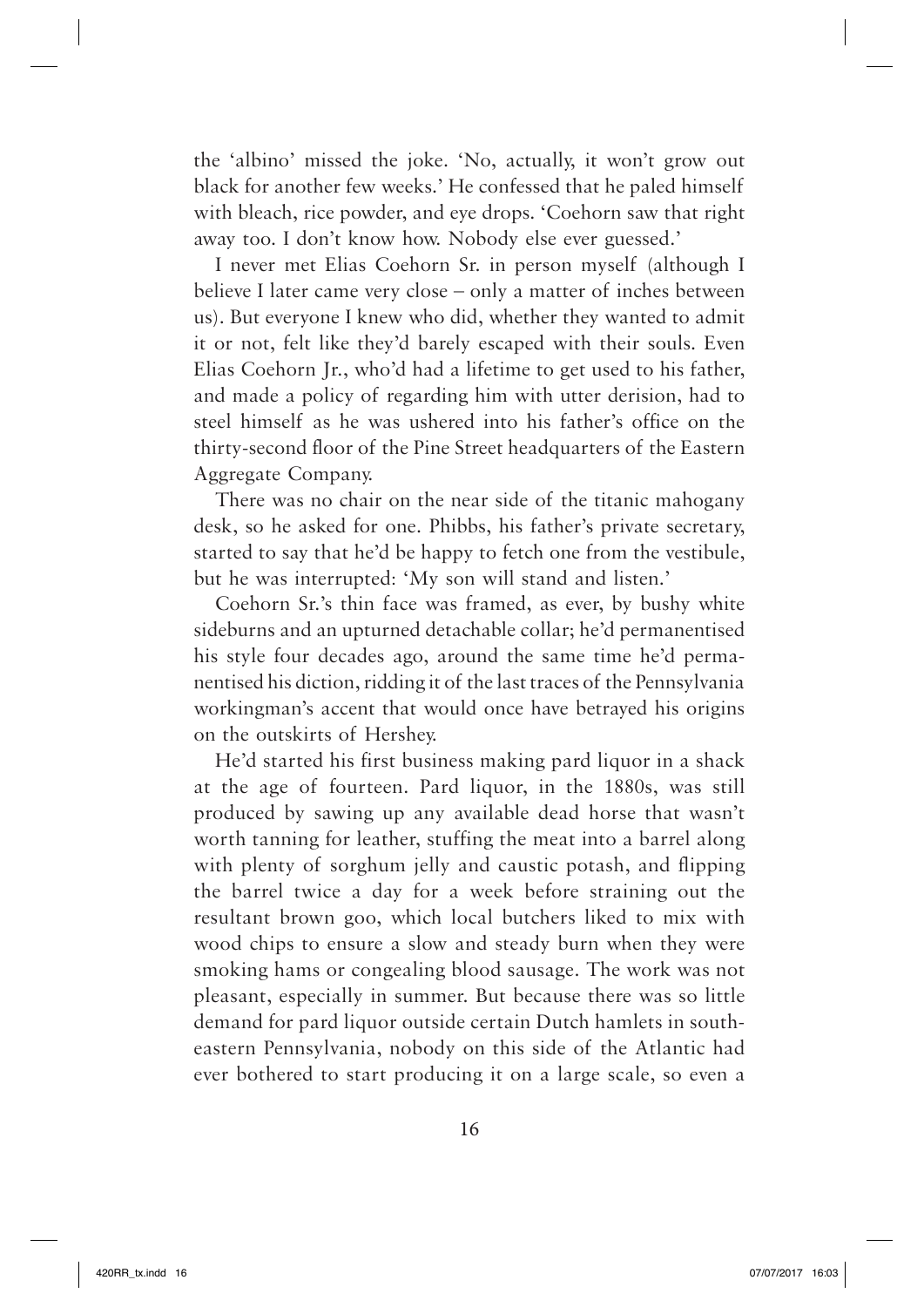lone entrepreneur with no initial capital using pre-industrial methods was able to stay competitive.

One winter, a butcher sifted from a bucket of Mr Coehorn's pard liquor an engraved wedding ring belonging to a Hershey schoolmistress who'd recently vanished without a trace. Dark conclusions were drawn, and Mr Coehorn might have been torn apart by a mob if that same afternoon the schoolmistress's body hadn't been discovered in the woods, intact apart from a few fingers most likely chewed off at some earlier juncture by one of the racoons with which the boy made a thrifty practice of bulking out his horse barrels. That incident spurred his decision to leave Hershey for Manhattan, where his career began in earnest. (He didn't entirely forswear the pard liquor trade, however: forty-seven years later, within one of Eastern Aggregate's dozens of subsidiaries, there was still a division manufacturing a comparable product, which was nowadays used as an additive in luxury women's cosmetics.)

'There was no need for a kidnapping, Father,' said Elias Coehorn Jr. 'You could simply have called.' He preferred not to concede that he'd been at all rattled.

'I did call.'

'We have placed many, many telephone calls to a variety of residences and establishments with which you have been associated, Master Coehorn, but with no results.' Phibbs had found infant fame as what the newspapers now called a 'medical miracle': he had been an ectopic pregnancy, developing outside the womb, and could not have survived but for a nearby fibroid tumor on the outer wall of the uterus that had soaked him generously in the blood it embezzled. His chinless head lolled on his long neck like a boxer's punch-ball.

'Yes, well, my friends know never to take messages. What's so urgent?' Before this Coehorn hadn't spoken to his father for over a year, and he had come to feel like a migraine patient who goes for so long without an attack that he begins to wonder if he's cured.

'I am never sure exactly how much willful or pretended ignorance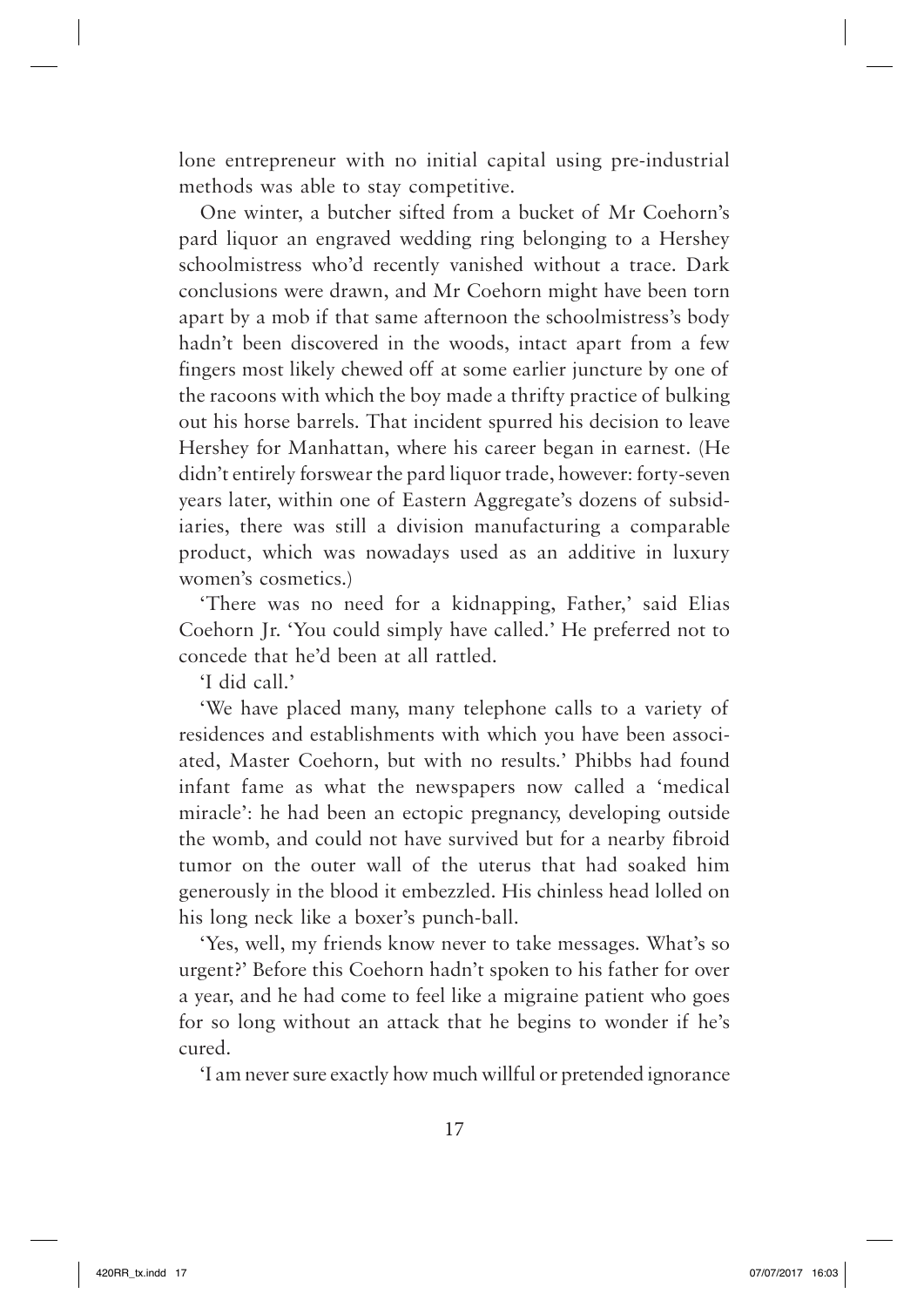I am to assume on your part,' said his father. 'But you must be aware, I suppose, that there exists a body called the Coehorn Missionary Foundation.'

'Am I to be presented as an exemplar of why their attention is urgently needed back here in New York?' Coehorn had always found his father's naïve schoolhouse Christianity, and in particular his obsession with latter-day Saint Francises who claimed to be in touch with God, to be his most mockable quality – and his most incongruous, too, given the rigor he applied to every other section of his life.

'In Spanish Honduras, the foundation operates a mission station in the north-east, near a town named San Esteban at the edge of the jungle, bringing the Lord's word to the river traders and the native Pozkito people. Eight days ago, they received an unexpected visit from two Frenchmen, begging for water and medical aid. They were the only survivors of a party of nine archaeologists who had ventured deep into the jungle. They were both feverish and one still had a three-foot arrow through his forearm. But they reported that they had found a temple. The settlement at Copán has long been assumed to be the easternmost of the major Mayan ruins, but this one was apparently almost two hundred miles further east, and its design was at variance with any such precedent.'

When he heard 'Mayan ruins', a picture came into Coehorn's mind of the sort of limestone ziggurat with four-fold symmetry he'd seen in *Life*; but the small balsawood model that Phibbs set down on the desk was not quite like that, because instead of four stepped sides it had two stepped sides and two sheer vertical sides, like a pair of stepladders pushed together end to end to make a podium. When he picked the model up, it fell apart into two pieces. He could hardly be blamed for its shoddy construction, but his father nevertheless gave him a look he knew well from childhood.

Those looks. Sometimes, when you got a glimpse of the ice caves behind Elias Coehorn Sr.'s countenance, it was hard to believe he'd ever been able to father an heir: you'd expect any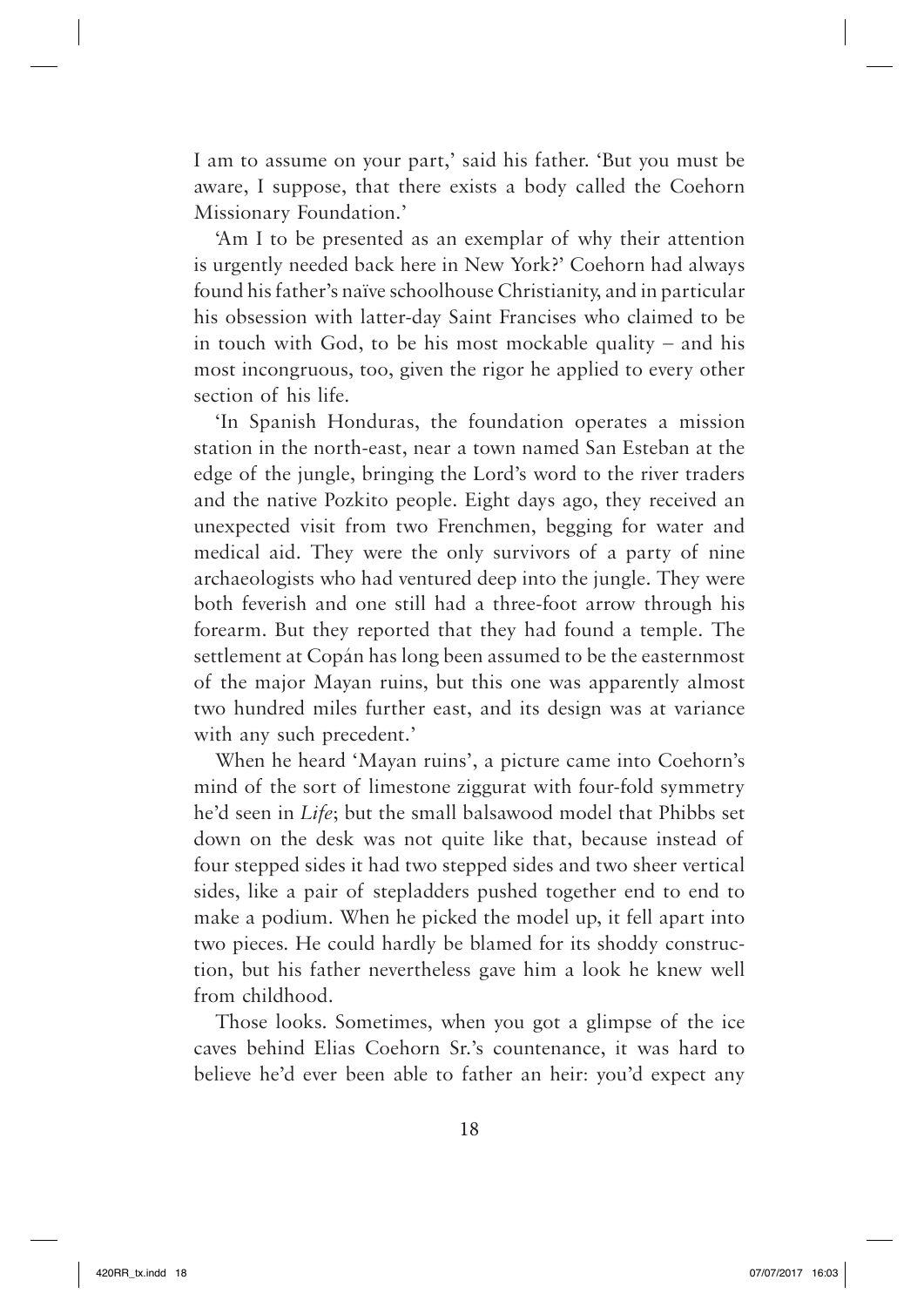woman who submitted to an injection of his animal fluids to be frozen solid from the cervix outward.

Nevertheless, Ada Coehorn had managed to survive the procedure – only to fall from one of Braeswood's turrets the winter of her son's sixth birthday in 1918. From the staircase of old dictionaries she'd built to get up to the high window (W–Z; R–S, T–V; J–L, M–O, P–Q; A–B, C–D, E–F, G–I) the police had concluded she'd been trying to free a moth that had got trapped between the sashes, but for a long time Coehorn had assumed, as anyone would in the circumstances, that in fact his father had murdered her. When he was fifteen, however, and he had the idea of bribing his Latin tutor to go to the Glen Cove courthouse and transcribe a copy of the coroner's report, he discovered to his surprise and displeasure that it would be very hard for any reasonable person to dispute its verdict that neither his father nor his father's butler could possibly have had anything to do with the death. For a second time, thirty-six years after the schoolmistress in Hershey, his father was grudgingly acquitted of murder, grudgingly because it would have fit so much better if he had done it.

'I trust you won't be too obtuse to appreciate the magnitude of this discovery,' his father continued after Phibbs had retrieved the halves of the model, 'but at any rate, the salient point for our purposes is that nobody else knows about it yet. The missionaries wouldn't have permitted the Frenchmen to leave the mission station even if they were medically capable of doing so. The details were transmitted by cipher, and the sketches the Frenchmen drew were presented upside down to the wirephoto operator in La Ceiba as plans for a new gold mine.'

'What does any of this have to do with me?' said Coehorn.

'I want this temple. You are going to fetch it for me. Preparations have already begun for an expedition to Spanish Honduras. A crew of native laborers will disassemble the temple, after which it will be carried out of the jungle stone by stone, loaded aboard a number of ships, brought to New York, repaired of its long neglect, and reassembled on the grounds of Braeswood where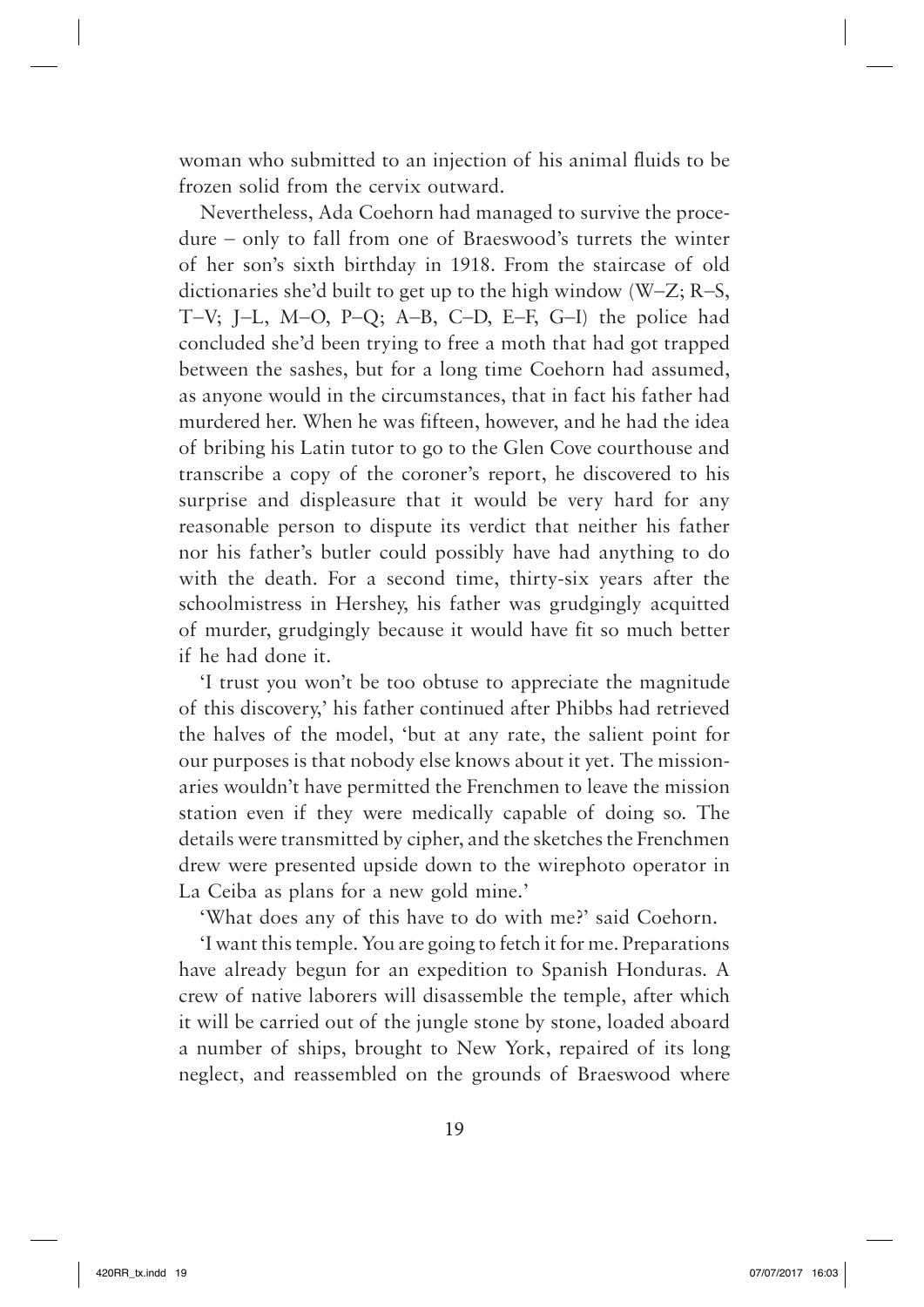the north firefly pavilion currently stands. You will be in command of this entire endeavor.'

Coehorn smiled. 'I'm about as likely to bring you back a basket of roc eggs from the Cape of Good Hope.'

'You are twenty-six years old, boy. I don't have to tell you again what I had already accomplished by the time I was your age. I have allowed you to waste all these years in your circus of jockers and dope addicts in the expectation that you would tire of such divagations of your own accord. But that has not happened. Enough is enough. Perhaps you were expecting that one day I would offer you the vice presidency of the radio division or some other puerile sinecure. But instead you are going to do some real work for a few weeks.'

'If the French archaeologists were delirious, how do you know these ruins are even real?'

'Their account of the temple was specific and plausible. This is not the architecture of delirium. I can assure you that unlike the Frenchmen you will be in no physical peril as long as you are not too careless.'

In the past, a direct order from his father would have been like a tentacle around Coehorn's throat, but these days he felt more confident. 'I'm afraid I have a prior engagement forever so I'll have to decline. A pleasure to see you, Father, as always.'

'You will do as I say or the money stops.'

'That's not much of a threat because you never give me any money as it is. I've learned to manage perfectly well on my own.'

'Actually,' said Phibbs, 'over the last twelve months your father has deposited nearly twenty thousand dollars in your bank account.'

Coehorn smiled and shook his head. 'No, that is certainly not the case.'

'Yes, sir, it is,' said Phibbs.

'But it can't be because I'm skinned out all the time.' Sometimes they let him make a withdrawal and sometimes they didn't but he never bothered to check the balance on the account.

'Whether or not you admit the existence of your allowance, you will have no more of it to spend.'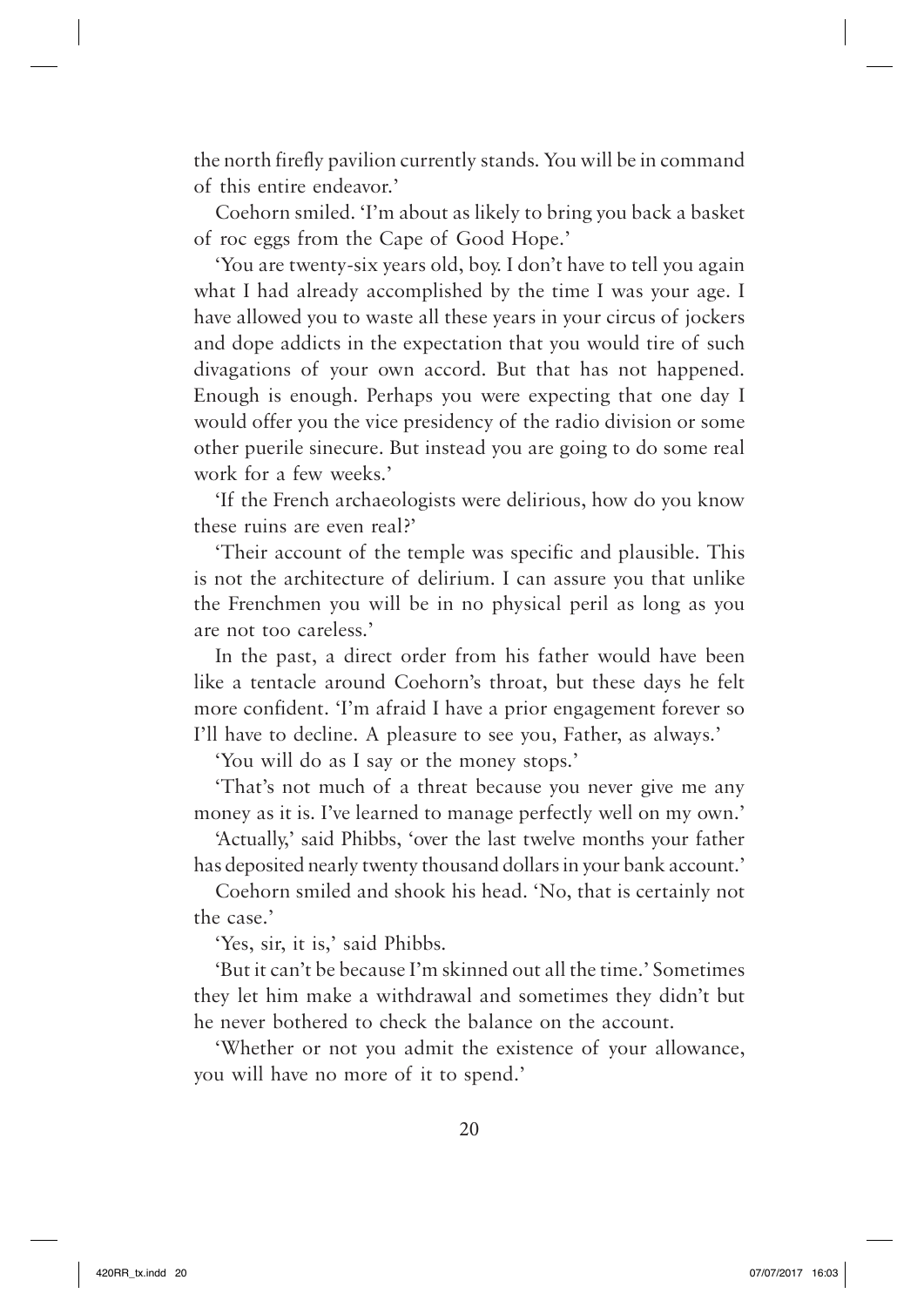'There's a trust. Mother made sure of it. I know what I'm owed. I'll sue.'

'You are owed nothing. No lawyer will represent you. However: this is the last condition I shall ever set. For all I care you can convert to Kropotkinism afterward, or bigamize with a couple of Eskimo women. Get this temple for me and on your return your trust will be fully vested six years early.'

'If I don't go, who will do it?'

'I'll send Phibbs.'

That was hateful to Coehorn, the thought of Phibbs going to the tropics in his place, because a direct substitution would imply that he was on a level with this sniveling chamberlain. More likely than not, however, his father had already resigned himself to such a swap. More likely than not, most of his father's plans had been drawn up with Phibbs in mind on the reasonable assumption that Coehorn would say no. More likely than not, if his father had been there to watch the farce with the octopus, it would only have confirmed his belief that his son was no good for anything. Since Coehorn wouldn't allow himself to get caught up in the sort of dreary Freudian determinism that he found it so easy to identify in the emotional lives of his friends, he tried to see the instinctive appeal of proving his father wrong here as no better than a dog begging at the table. But he couldn't ignore his father's threat to take his money away, to smash the only tank that really mattered. He remembered how many of his acquaintances from his one and a half semesters at Harvard had disappeared from sight after the Crash, not all at once that fall but one by one in the years that followed, like a disease from the mainland spreading gradually across an archipelago. Now here was one more dose of Black Tuesday. If he had no money to spend, his New York friends would drop him, and he wouldn't blame them because he'd done the same to others many times. He tried to form a mental image of the jungle, but the best he could do was the Brooklyn Botanical Garden. As it happened, on a recent Sunday afternoon there he had overheard a girl say, 'Isn't that Frank Parker?' 'No,' replied her companion, 'no, I